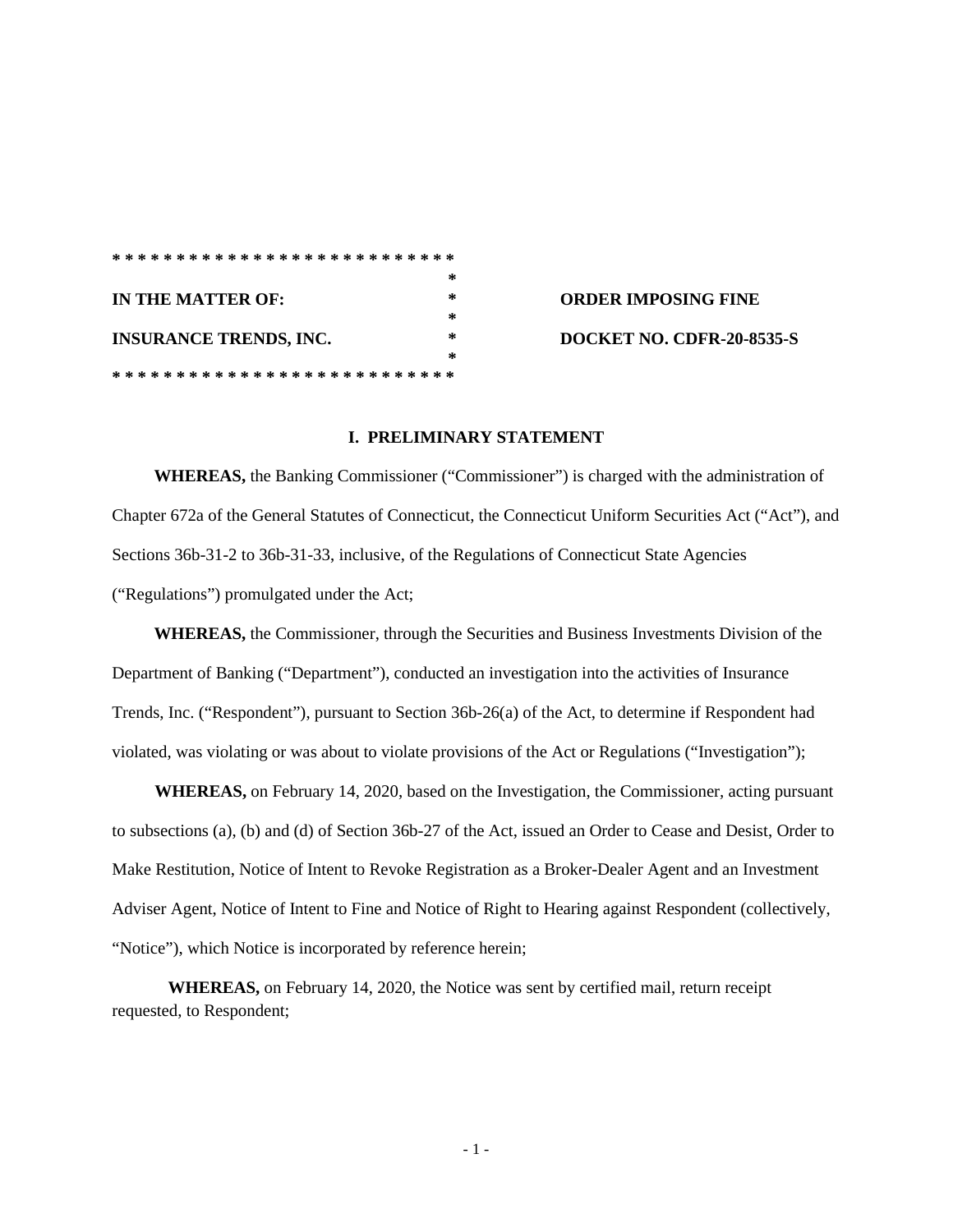**WHEREAS,** on February 24, 2020, the Notice mailed to Respondent was returned to the

Department of Banking marked "NOT DELIVERABLE AS ADDRESSED – UNABLE TO FORWARD";

**WHEREAS,** On February 26, 2020, Respondent's legal counsel received the Notice;

**WHEREAS,** Respondent has failed to request a hearing on the allegations set forth in the Notice

within 14 days of its receipt;

**WHEREAS,** on April 2, 2020, a Certification was issued rendering the Order to Cease and Desist

and Order to Make Restitution permanent as of March 12, 2020, which Certification is incorporated by

reference herein;

**WHEREAS,** Section 36a-1-31(a) of the Regulations provides, in pertinent part, that:

When a party fails to request a hearing within the time specified in the notice, the allegations against the party may be deemed admitted. Without further proceedings or notice to the party, the commissioner shall issue a final decision in accordance with section 4-180 of the Connecticut General Statutes and section 36a-1-52 of the Regulations of Connecticut State Agencies, provided the commissioner may, if deemed necessary, receive evidence from the department, as part of the record, concerning the appropriateness of the amount of any . . . fine [or] restitution . . . sought in the notice.

**WHEREAS,** Section 36b-31(a) of the Act provides, in pertinent part, that "[t]he commissioner

may from time to time make . . . such . . . orders as are necessary to carry out the provisions of sections

36b-2 to 36b-34, inclusive";

**AND WHEREAS,** Section 36b-31(b) of the Act provides, in pertinent part, that "[n]o . . . order may be made . . . unless the commissioner finds that the action is necessary or appropriate in the public interest or for the protection of investors and consistent with the purposes fairly intended by the policy and provisions of sections 36b-2 to 36b-34, inclusive."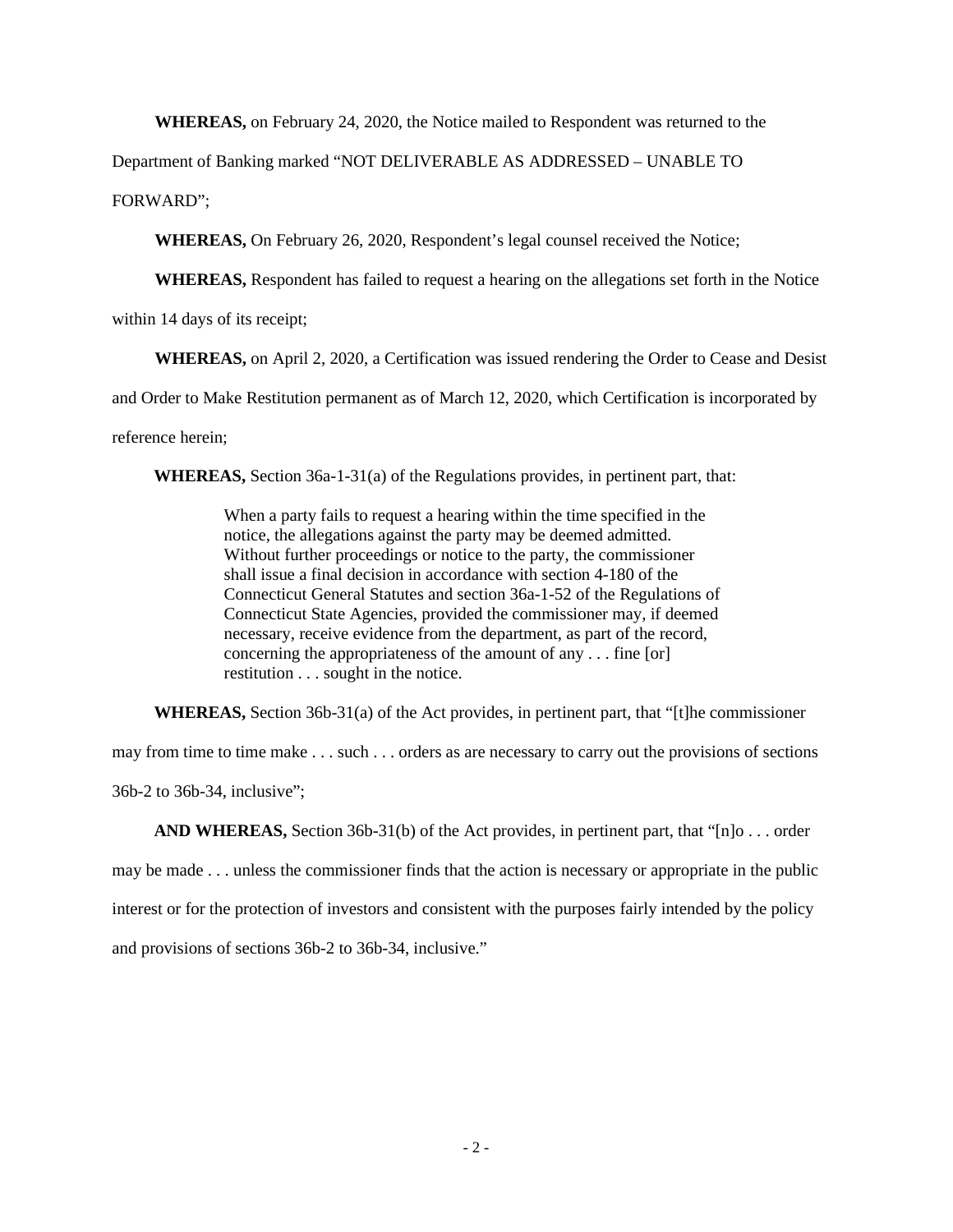## **II. FINDINGS OF FACT AND CONCLUSIONS OF LAW**

1. The Commissioner finds that the facts as set forth in paragraphs 6 through 17, inclusive, of the Notice, shall constitute findings of fact within the meaning of Section 4-180(c) of the General Statutes of Connecticut and Section 36a-1-52 of the Regulations, and that the Statutory Basis for Order to Cease and Desist, Order to Make Restitution, Revocation of Registrations as a Broker-Dealer Agent and an Investment Adviser Agent and Order Imposing Fine set forth in paragraphs 18 through 28, inclusive, of the Notice shall constitute conclusions of law within the meaning of Section 4-180(c) of the General Statutes of Connecticut and Section 36a-1-52 of the Regulations.

2. The Commissioner finds that Respondent committed at least one violation of Section 36b-4(a) of the Act.

- 3. The Commissioner finds that the facts require the imposition of a fine upon Respondent.
- 4. The Commissioner finds that the Notice complied with the requirements of Section 36b-27 of

the Act and Section 4-177 of the General Statutes of Connecticut.

5. The Commissioner finds that the imposition of a fine upon Respondent is necessary and

appropriate in the public interest and for the protection of investors and consistent with the purposes fairly intended by the policy and provisions of Sections 36b-2 to 36b-34, inclusive, of the Act.

## **III. ORDER**

Having read the record, I hereby **ORDER**, pursuant to Section 36b-27(d) of the Act that:

- 1. A fine of One Hundred Thousand Dollars (\$100,000) shall be imposed upon Insurance Trends, Inc., such fine to be remitted to the Department by cashier's check, certified check or money order, made payable to "Treasurer, State of Connecticut", no later than forty-five (45) days from the date this Order Imposing Fine is mailed; and
- 2. This Order Imposing Fine shall become final when mailed.

Dated at Hartford, Connecticut, this 18th day of June 2020.  $\sqrt{s/2}$ 

Jorge L. Perez Banking Commissioner